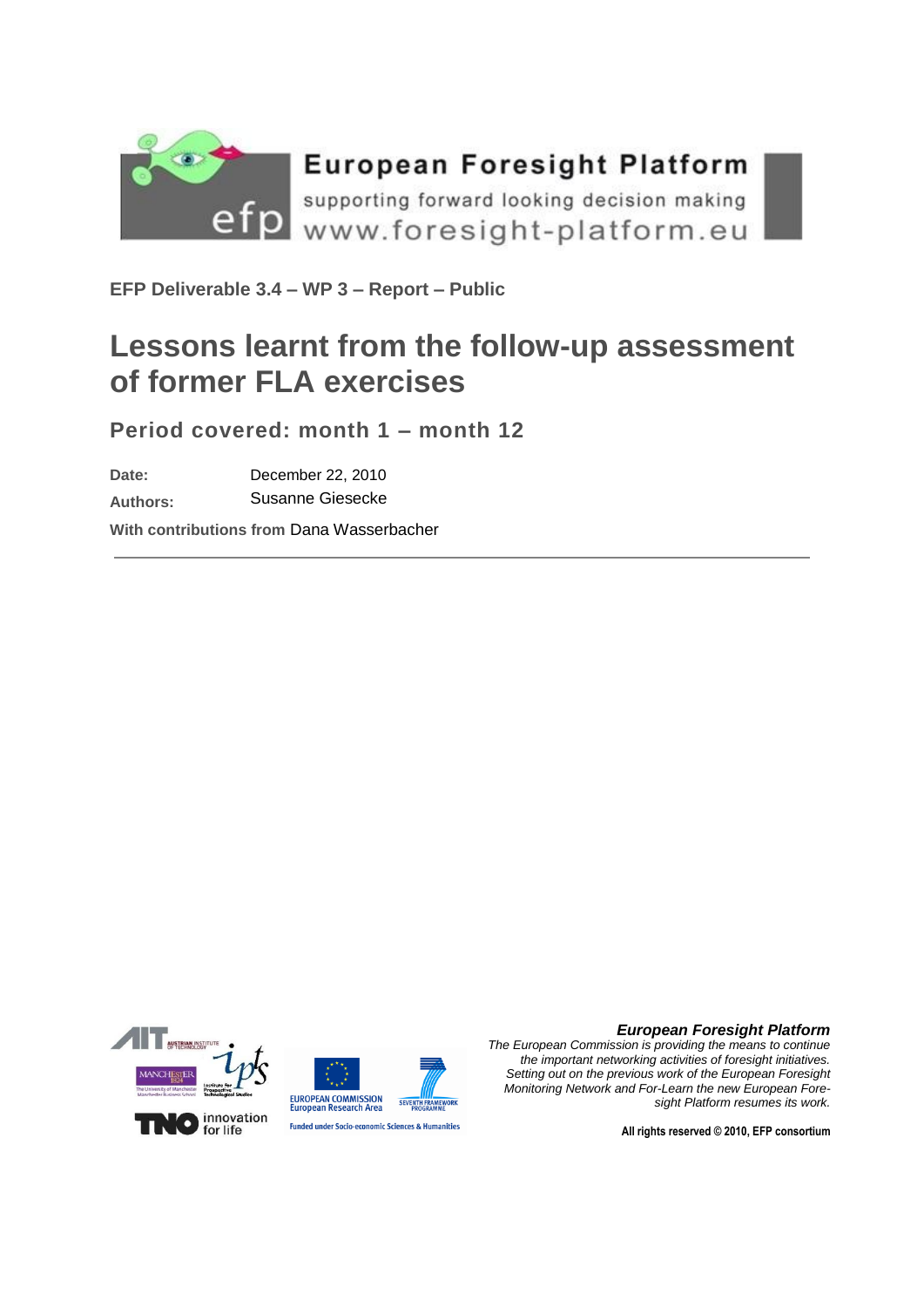

# **Content**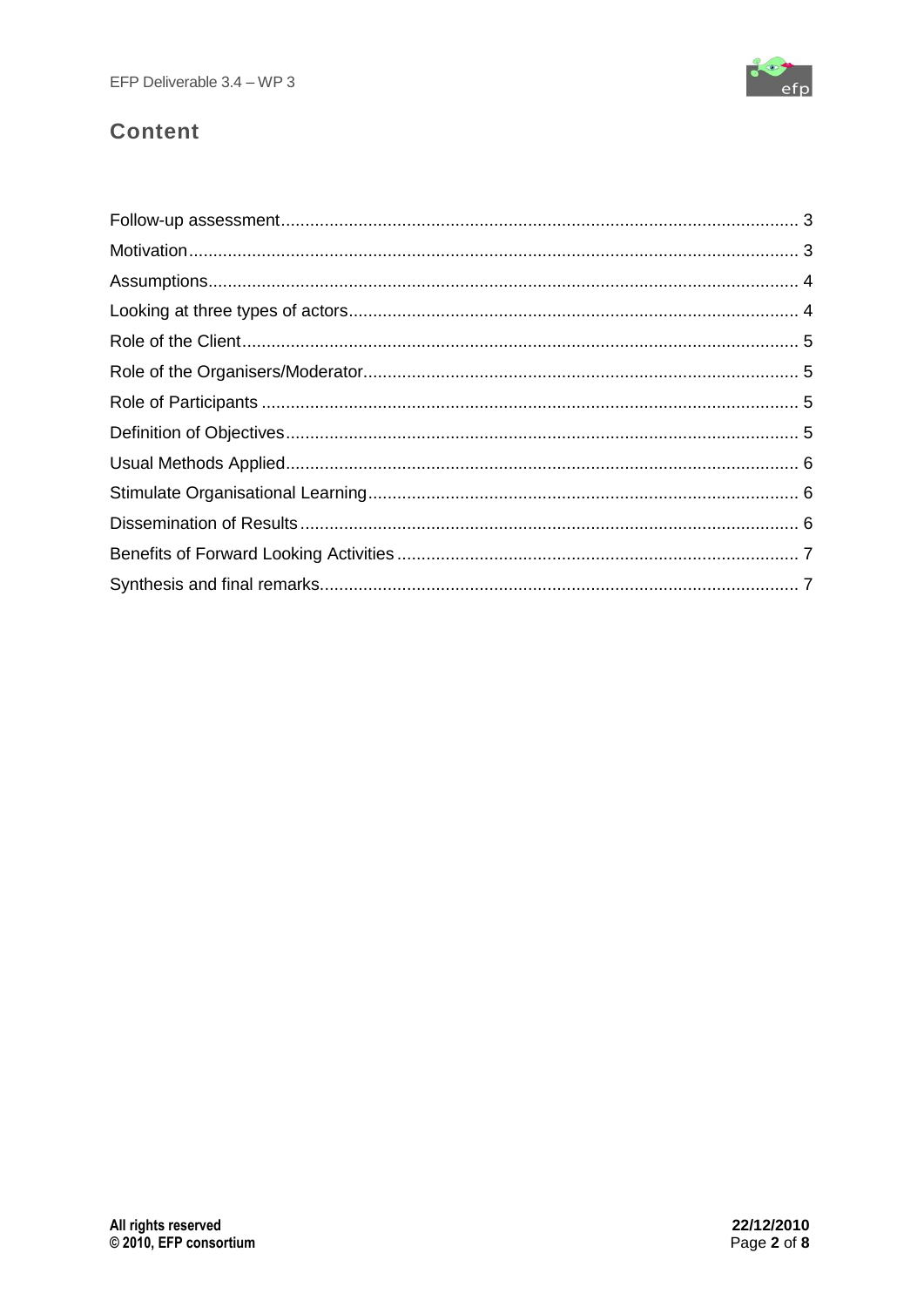

# <span id="page-2-0"></span>**Follow-up assessment**

The compilation of briefs written for EFP and for the predecessor project EFMN is a valuable source for further research of foresight, on innovation systems and on policy activities in S&T and related fields. Since briefs are generally written shortly after a foresight process was finalized, the time frame is too short to give an assessment of the foresight as such and on the effects on the innovation system. However, the questions, "does foresight make a difference for the innovation system in focus" and "are recommendations implemented", remain crucial. At this point considerable learning output can be generated. This has never been assessed before. For this reason, we will draw upon the compilation of the first 160 briefs that were produced between 2005 and 2008 to do a follow-up assessment of some of the exercises covered. The foresight processes covered in those briefs have been completed some time ago and will be adequate for consideration of result assessment.

For this first midterm assessment a small sample of about 5 initiatives was chosen to start with the review on some FLA initiatives and to ask what we can learn in retrospect. These examples were: FISTERA (No. 9), Freight Vision<sup>1</sup>, European Manufacturing Vision (ManVis, No. 53), Transport and Mobility in an Enlarged Europe (No. 19), and the Vienna Foresight on Research, Technology and Innovation (No. 141). Material from such exercises was analyzed and interviews with the organizers and/or few participants and/or sponsors of the exercises were undertaken. They were interviewed on the results and their implementation as well as on the overall effects of the particular foresight in focus. For each assessment a short supplement to the brief will be produced, in agreement with the interviewees. This will be made public on the website. Even though the follow-up briefs are not finished yet but still in production, we will use these first cases to draw on some conclusion. This will be the first step towards a policy document, where we systematically analyze the cases and draw upon the lessons that can be learnt from these experiences – lessons from best and from worst cases, lessons for foresight practitioners, clients, sponsors. This policy document is supposed to be designed for the EC as a consultation document for future foresight exercises. It may also serve as an input paper for one of the workshops foreseen in WP 4.

#### <span id="page-2-1"></span>**Motivation**

Why do we think an assessment can bring new insights in the usage, meaning and set up of Forward Looking Activities? From empirical evidence we found that

- there is only little empirical account for the impact of Foresights
- no coherent analytical approach in social sciences exists to assess the impact
- the outline of a Foresight usually puts only little attention on the increase of the impact
- existing handbooks and guidelines give only little advice on how to set up a FS in order to increase or assess the impact

From our perspective, Forward Looking activities are both, top-down and bottom-up processes. This is to say that the structure is usually provided by the sponsor and the organizer. But they can also be organized from civil society groups. Apart from the two groups of players – sponsors and organizers – there will always also be participants. These can be stakeholders, experts, or people from civil society. A strict distinction of these groups is not possible. Every person, no matter if she is a stakeholder, a sponsor, an organizer or

**.** 

<sup>&</sup>lt;sup>1</sup> Freight Vision was a more recent FLA in FP7 and accompanied by an AIT research project on the implementation of foresight results. Our thorough knowledge of the case and the follow-up survey we are doing now is giving us enough material to include it as a case in this assessment.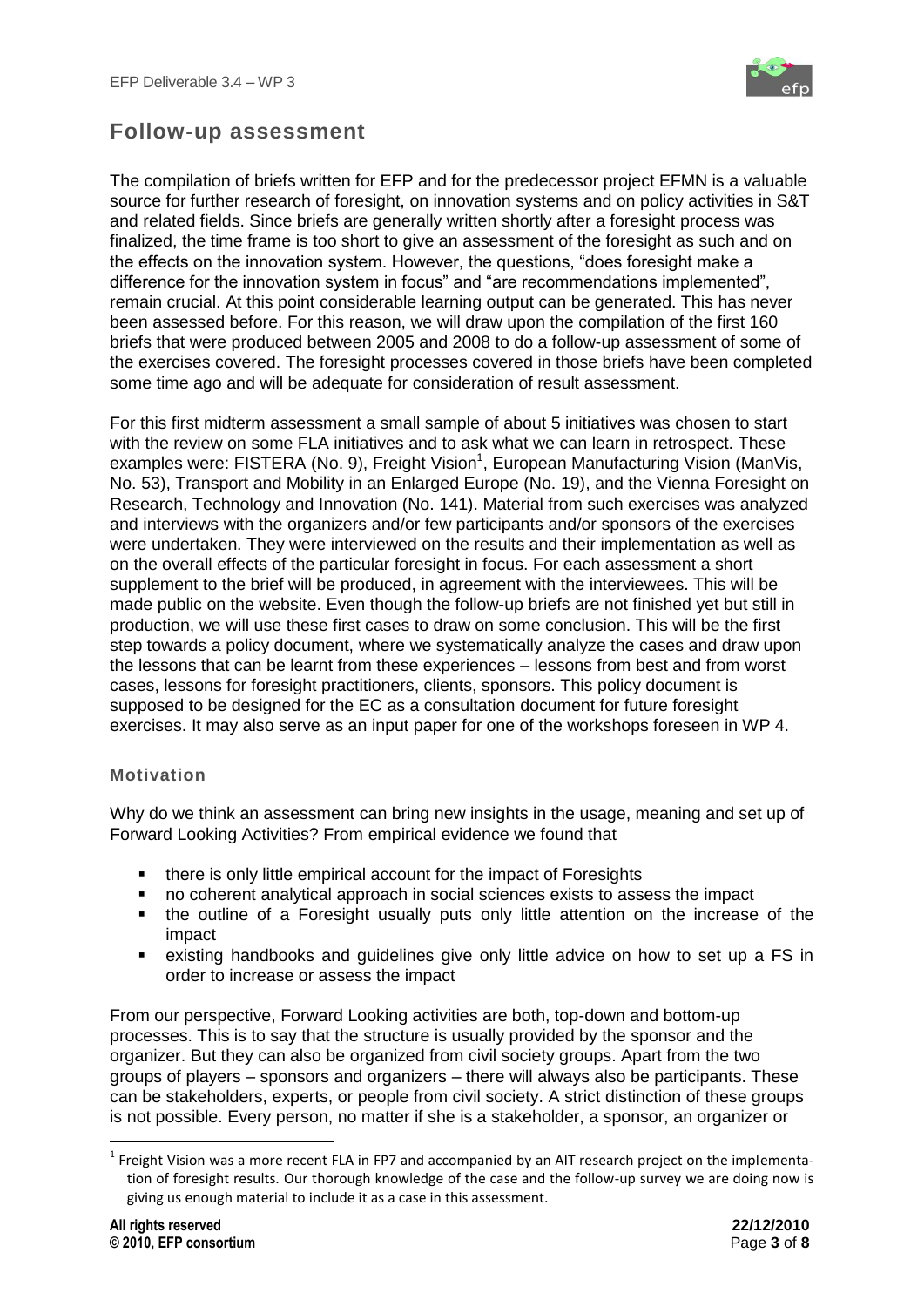representative of another group will always be part of civil society as well. This is why we have to be aware that we all carry several roles when dealing with a FLA. The potpourri of methods used in an FLA will help to structure the roles and the entire process of the activity.



## <span id="page-3-0"></span>**Assumptions**

While doing the assessment of the four cases we started with the following assumptions:

- The impact of Foresight depends on the design of the process and on the methods selected; and at the same time on the institutional environment: culture, experience, knowledge, learning, etc. which facilitates dissemination and implementation of the results (or not).
- Applying certain methodologies from organizational development can increase the impact of Foresight

#### <span id="page-3-1"></span>**Looking at three types of actors**

As indicated above, in this report we will deal with three different groups of actors: the sponsors (or clients), the organizers and the participants. Here we will not deal with the wider public even though this would be an interesting study but with a slightly different focus. In our example cases participants are experts in the foresighted area as well as stakeholders in the sense of concerned actors. We will discuss the role of the three groups in the following sections with regard to the structure of the FLA and the final impact.

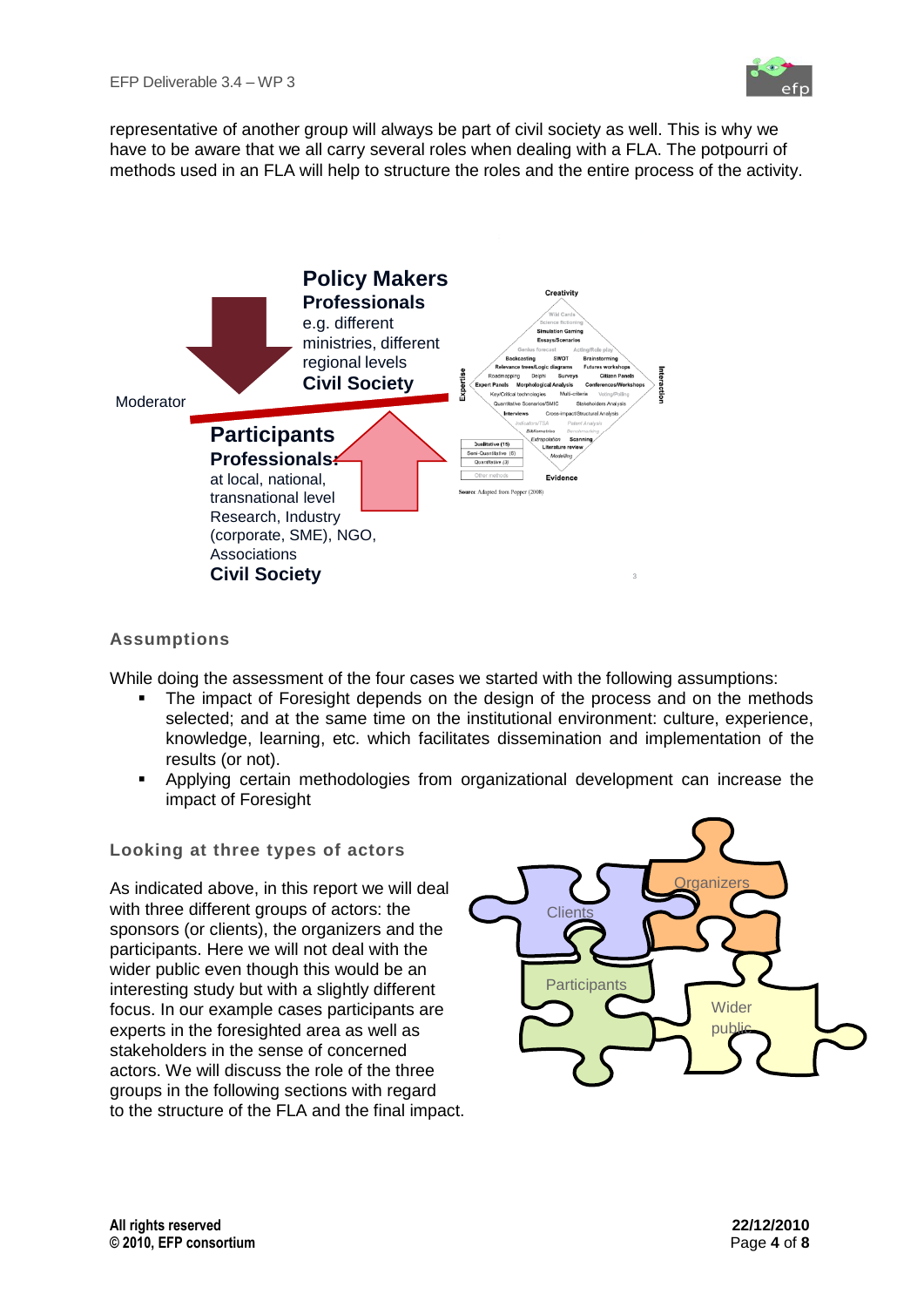

#### <span id="page-4-0"></span>**Role of the client**

With regard to the role of the client (or sponsor) we found that the following points are important to make an FLA successful:

- Clarification of the assignment and objectives
- **•** Commitment: client's resonance in response to the results of the FS, making a difference in the political decision making system
- Visibility: Balancing between active participation and passive observation
- "Spokesperson" (Champion) is important in order to speak out for the topics/outcomes of the FS in the ministry (DG/agency etc.; a certain "standing" in the organization is needed; only a "Spokesperson" can achieve a certain impact. This person has to close the gap to policy making; that is to say between vision building, recommendations and implementation of results.

#### <span id="page-4-1"></span>**Role of the organisers/moderator**

With regard to the organizers and moderators of an FLA we encountered the following phenomena:

- Expectation management of organizers: motivate participants, but be aware of unrealistic expectations
- Theoretical background is usually not reflected (should be aware of their norm set)
- EU projects are usually quite inflexible with regard to adaptation of new methods or approaches (Deliverables)
- Definite understanding of roles and the options of shaping politics: "... you have to know your role, because every time you go too far you get killed"
- Realistic recommendations regarding implementation; less priority on normative objectives

#### <span id="page-4-2"></span>**Role of participants**

As with the other two groups of actors, participants can take a multi-faceted role as well:

- **•** Danger of "mainstreaming" opinions, if balance is not possible or some participants are (too) dominant (hierarchical position)
- **•** Danger of "cognitive closure", new viewpoints missing
- Demotivation of other participants if their views are not sufficiently taken into account; can undermine the entire process
- **FS process and results strongly depend on participants (appearance, number, interally** expertise, opinion, engagement, mindset, etc.)
- Motivation: interest in the discussion of contents, networking with big shots, diversity of participants (industry/science)
- **Strengthening existing networks**
- Broad participation may facilitate access to a broader knowledge base; better understanding of different perspectives; greater awareness of the sources of knowledge; increased understanding of the scope and limitations of Foresight activities; greater legitimacy of the work and results

#### <span id="page-4-3"></span>**Definition of objectives**

Apart from the roles of different actor groups some activities are important to consider when conducting an FLA with the aim of having a measurable impact. First of all it is important to define the objectives. This seems to be natural, however we found that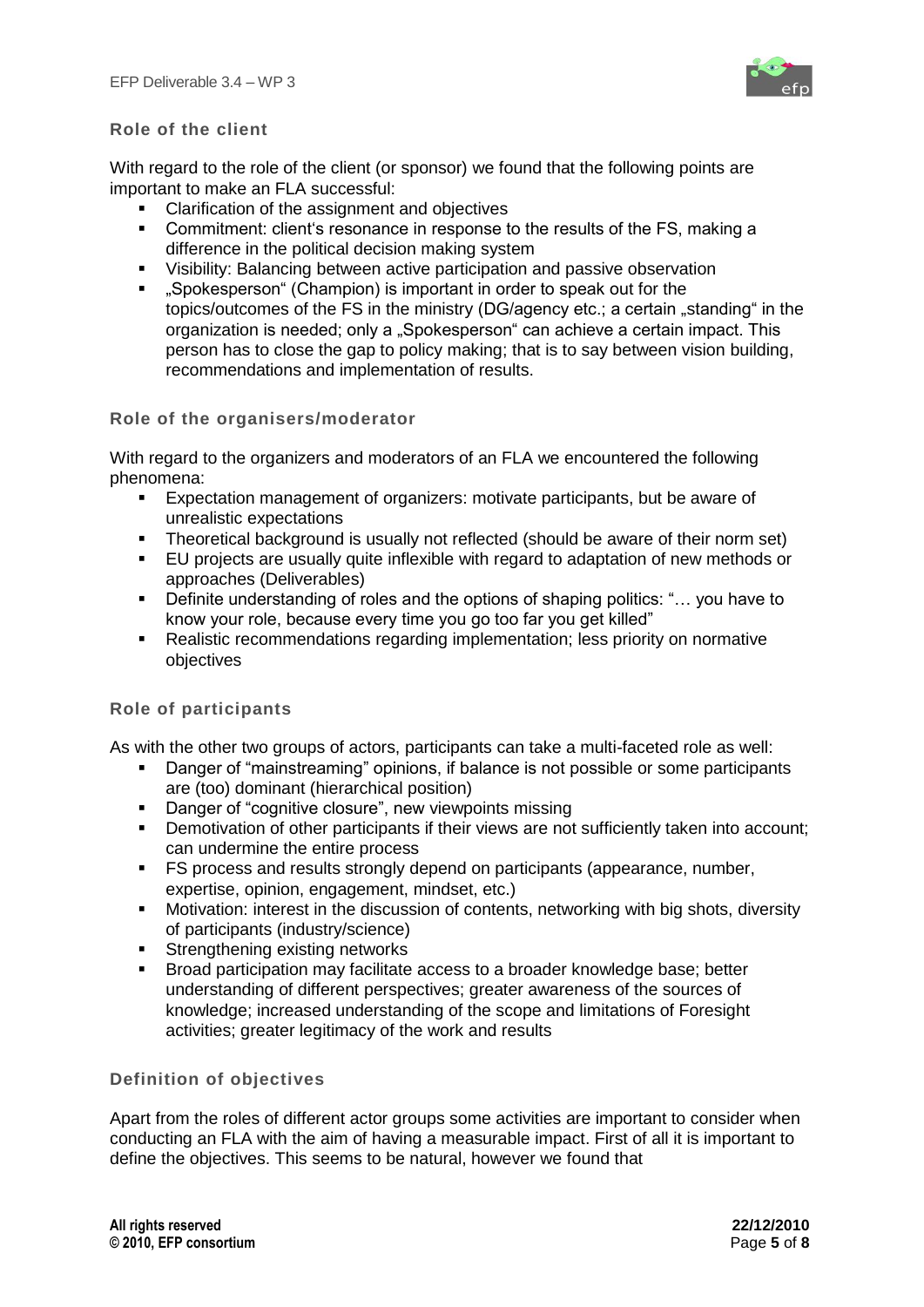

- **in general objectives are not clearly defined, this leaves a lot of room for** interpretation and misunderstanding
- there is a difference between client projects and research projects the latter ones usually do not get a lot of (political) attention with regard to the outcome
- in many cases it is not clear if a consensus is to be achieved or rather, if the plurality of opinions should be maintained
- **EXT** in other cases, the objectives of the FS are defined by the organizers only, without any reference to political strategy building (e.g. developing and testing new methods)
- there is little consideration on the existing structures at the client's organization and it is rarely reflected if the results are fit for smooth implementation (or disruption)
- at the end only little attention of organizers and clients is directed to the degree of achievement of the objectives
- almost no accompanying measures for the implementation process are undertaken

## <span id="page-5-0"></span>**Usual methods applied**

Further, a proper set and mix of methods needs to be selected and adjusted to the process. From our assessments it became clear that

- **there is not much communication or agreement on what is meant by** ..representation "/"representativeness" and ..participation " during the course of the FS
- balance in nominating experts, i.e. countries/regions, gender, sector/academic disciplines is favorable in order to avoid one dominant group that will set the mainstream
- some methods are very time consuming and expensive and hardly worth the effort (e.g. recording and transcription of workshops, events)
- there should be awareness that FS is a PROCESS which might not come to a definite end
- a board of advisors can be helpful for the transfer of results, implementation and the identification of appropriate participants
- the resources of social science can contribute to the design and implementation of Foresight, even if its focus is a technological or industrial one. Failure to identify these inputs at the beginning of a Foresight process could cause problems in the efficient use of time, integration of social analysis, and implementation of results.
- one FS design does not fit all situations: methods and practices should be adapted so that they fit the needs of the local context.

#### <span id="page-5-1"></span>**Stimulate organizational learning**

For the organizers it is crucial to stimulate organizational learning due to the following reasons:

- If key people, teams and (sometimes) rationales of a program are not maintained (at least until sufficient organizational learning has been achieved), there is the danger that organizational memory can be lost.
- The need for absorptive capacity: ability to understand, incorporate and apply Foresight concepts and practices within the institutions
- **I.** Inclusion of the practices of the institutions involved facilitates the operationalization of recommendations into specific action plans

### <span id="page-5-2"></span>**Dissemination of results**

In our case studies, not much attention was paid to the dissemination of results, which might be hindering regarding the impact of the FLA: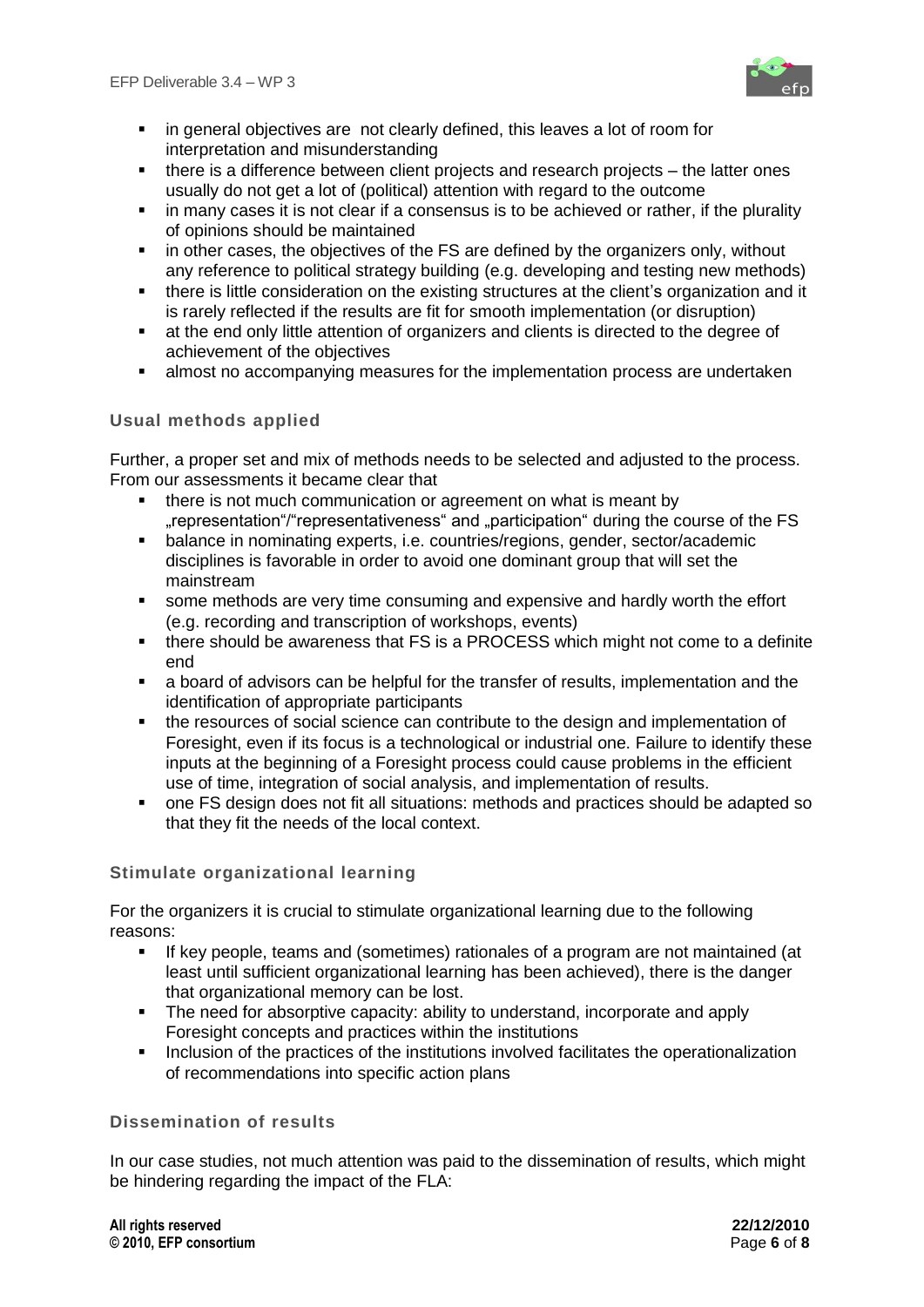

- Most organizers of FS have no knowledge on who is using their results, documents, papers, or who is citing them, working with them
- **EXECTE 15 IS A FIRST EXECTE FOR EXECTE FOR FIRST EXECTE FOR FIRST EXECTE FOR FIRST EXECTE FOR FIRST EXECTE FOR FIRST EXECTE FOR FIRST EXECTE FOR FIRST EXECTE FOR FIRST EXECTE FOR FIRST EXECTE FOR FIRST EXECTE FOR FIRST EX** distribution of documents to the participants, clients, sometimes presentations and talks at public events, conferences (the general public or communities outside the FS focus are not addressed)
- In some cases of European Foresights members of the Commission will read Policy Papers in order to write Green or White Papers
- Organizers are usually not aware if the FS is of any use to the participants, or of which use; often they are not sure if participants have read preparatory documents, final documents etc.

# <span id="page-6-0"></span>**Benefits of Forward Looking Activities**

Forward Looking Activities can have multifold benefits, however it is very common, that these are not exploited and that the biggest gain is achieved by the organizers. This impression may however be biased due to the fact that organizers are more aware of the benefits and also have an interest in assessing the relative impact. The results from our inquiries can be summarized as follows:

- **Plethora of results is in general not much processed**
- Usually, organizers have the highest learning curve, and are able to re-use the design of FS for other purposes
- **•** Organizers see some use in FS experience from their research perspective
- Participants take important research questions home, expand networks (to submit new proposals), and enhance knowledge in Foresight design/methods
- Informal structures and processes are laid open (e.g. administration, policy making), new possibilities for synergies emerge from FS processes
- Conclusion: In many cases, organizers profit more from FS than clients (EC)

## <span id="page-6-1"></span>**Synthesis and final remarks**

Finally, we can already make some statements about the contributions that an FLA can make with regard to an institutional or systems change. It is important to state that expectations regarding FLAs should not be too great.

- The theoretical foundation of FLA is relatively weak; implicit assumptions of certain theories and biases that are transported with FS approaches (knowledge-based view, complexity-based views, risk society).
- **Foresight has only limited capabilities to overcome inertia and path dependency,** because FS is usually part of the systems ("Foresight should overcome lock-in" Georghiou/Keenan, 2006<sup>2</sup>).
- Foresight is sometimes functionalized to legitimize existing paradigms and political strategies. Foresights are hardly ever disruptive.
- It is important to involve clients/policy makers in a balanced way, between lose und tight coupling.

**.** 

<sup>&</sup>lt;sup>2</sup> Georghiou, Luke and Michael Keenan (2006): Evaluation of national foresight activities. Assessing rational. Process and Impacts. In: Technological Forecasting & Social Change. 73 (7), pp.761-777.